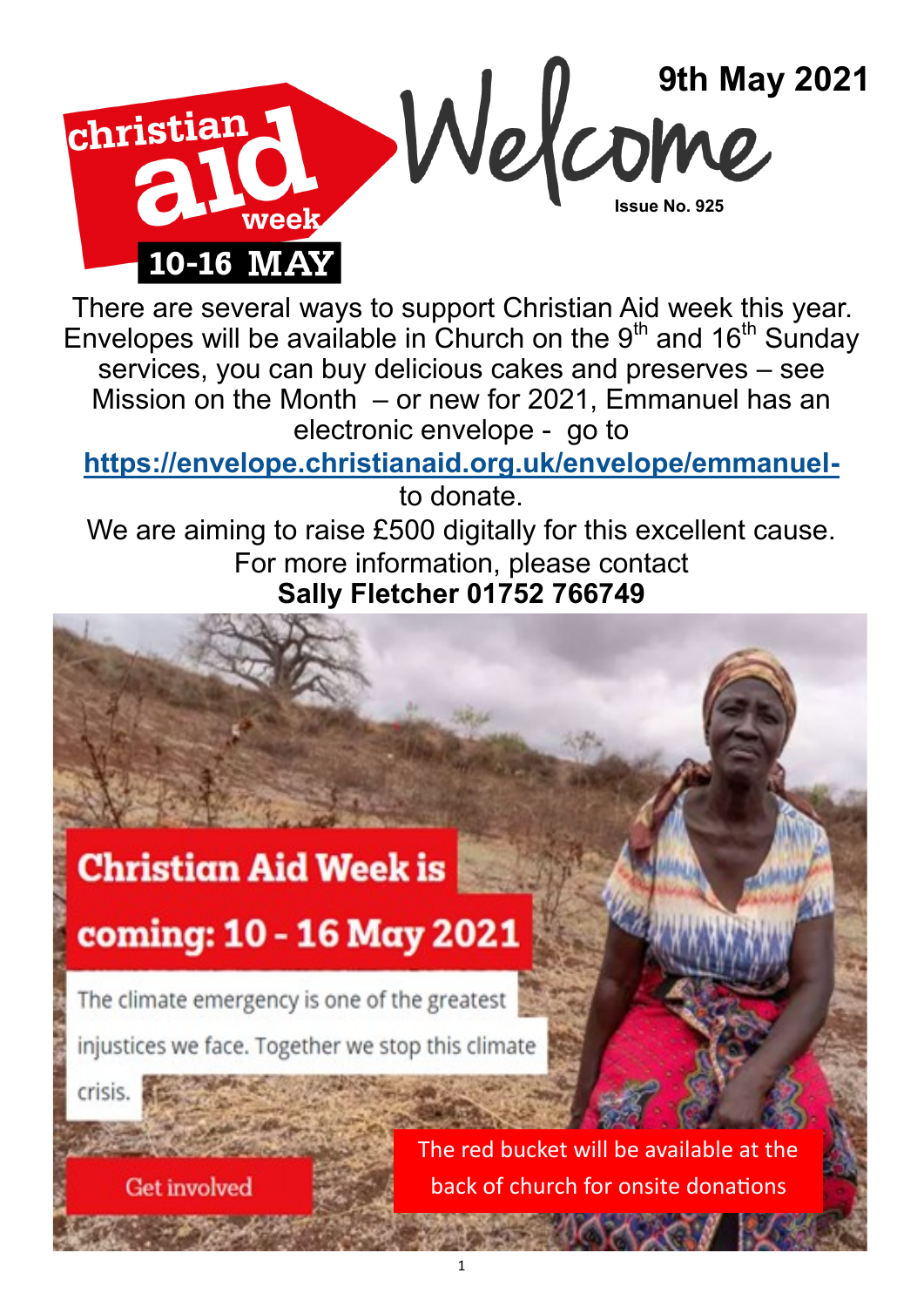### **YOU TUBE SUNDAY SERVICE STREAMING LINK <https://www.youtube.com/channel/UCqTPdwPeUXD1TIFuG76xLfg>**

| <b>SERVICES</b> (with effect from 18th April 2021)                                                                                                                                                                                                                                               | <b>LISTEN LIVE TO THE 9</b><br><b>O'CLOCK REFLECTIONS</b>                                                                                                                                                           |
|--------------------------------------------------------------------------------------------------------------------------------------------------------------------------------------------------------------------------------------------------------------------------------------------------|---------------------------------------------------------------------------------------------------------------------------------------------------------------------------------------------------------------------|
| <b>SUNDAYS</b>                                                                                                                                                                                                                                                                                   | ON THE PHONE                                                                                                                                                                                                        |
| 10.00am<br>Face-to-face service at St Paul's<br><u>10.30am</u><br>Our main gathering together - geared to<br><b>Facebook GoLive' or YouTube (see above)</b><br>You can also attend in church<br>(we may gather for singing outside from 10.15am)<br>9.00pm<br><b>A short service of Compline</b> | The dedicated phone<br>number is 0330 606 0403.<br>This has a local call charge<br>rate.<br>Please check to see if you<br>are on an inclusive package,<br>or, if using a mobile, that<br>0330 numbers are included. |
| On <b>Facebook 'Go Live'</b> (available after as recording too)<br><b>ALL OTHER DAYS:</b>                                                                                                                                                                                                        | If not please check what it<br>will cost you rather than get<br>a nasty shock at the end of<br>the month. When you get                                                                                              |
| 9.00am Monday – Saturday,                                                                                                                                                                                                                                                                        | through please insert the                                                                                                                                                                                           |
| Morning prayers at <b>Facebook 'Go Live'</b><br>10.30am Wednesday                                                                                                                                                                                                                                | access code 670 88 45<br>followed by the #.                                                                                                                                                                         |
| 10.30 Short agape service on Zoom<br>You can also attend in church<br><u>9.00pm Every day,</u>                                                                                                                                                                                                   | If you are early, you will hear<br>some music until someone<br>else joins, or Jeannette con-                                                                                                                        |
| <b>Compline will be on the</b><br><b>Emmanuel and St Paul's Facebook</b>                                                                                                                                                                                                                         | nects you.<br>That is all there is to it!                                                                                                                                                                           |

## **ARMED FORCES CHRISTIAN UNION**

Prayer is at the centre of the Armed Forces Christian Union's work … and you could help! Might you be interested in joining a Prayer Support Team?

Juliette Stokes, the AFCU prayer coordinator is holding a meeting for anyone interested in finding out more about supporting serving members and their families with regular prayer support. This information meeting is on the evening of Thursday 13th May at 7.30pm on Zoom (I guess). Having been prayed for by a Prayer Support Team for many years I can confirm that this is a really worthwhile ministry.

Email [juliettestokes@afcu.org.uk](mailto:juliettestokes@afcu.org.uk) for an invitation! Regards, Simon (Springett)

## **WEEKLY PRAYER ROOM [7.30pm Wednesdays / ZOOM ID: 141 678 796 / Usual password](https://us04web.zoom.us/j/141678796?pwd=VERURTVtcWQzbkZvdXFRMnJpKzg3dz09)**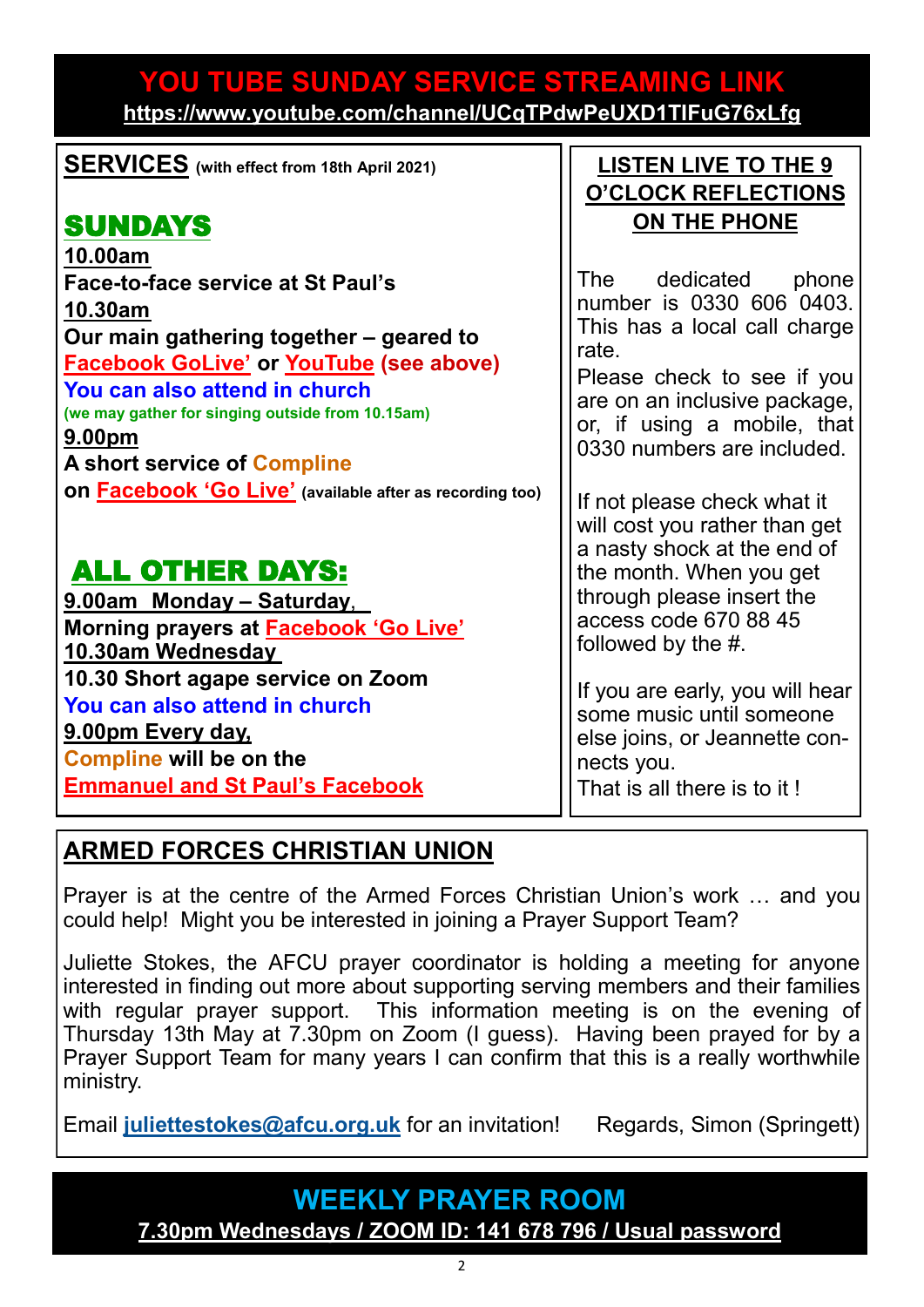## **MAGAZINE LINK**

**<https://www.emmanuelplymouth.co.uk/Publisher/File.aspx?ID=284577>**

#### **Support the Mission of the Month for May – [Christian Aid](https://www.christianaid.org.uk/)**

**[For more information about Christian Aid, click here](https://www.christianaid.org.uk/)**

If you would like to give an outright donation and add gift aid, please contact Dominie Burns Or buy a delicious homemade cake or preserve, all proceeds to Community Food Larder Here is what is on offer this week: -

#### **CAKES**

**Banana Bread** contact Mary Orchard 01752 668564 **Classic Victoria Sandwich and/or Ginger Cake** Sheila Tigwell 01752 651515 **Cup Cakes** contact Rosemary and Chris Tremaine 01752 263217 **Flapjacks** contact Anne Tillett 07717 37874 **Fruit cake, Chocolate cake, Crab Apple Jelly** Aileen Nuttall 01752 224400 **Lemon Drizzle Cake** contact Dominie Burns 01752 665446 **Teabread** contact Ginnie Serpell 01752 261751 **Tiffin Slices, carrot cake** contact Linda Wheeler 01752 227003 **Walnut and Banana Loaf with frosted Icing** Janet Asman 01752 771067 **PRESERVES Marmalade, jam or chutney** contact Dominie Burns 01752 665446 *Specially recommended Cinnamon and Apple Jam*

Please ring the donor to order and arrange collection or delivery. Would you like to join the list and be 'a cake donor'? - please contact Linda.

Along with supporting the Mission of the Month this will help us to keep in touch. Any queries: Contact Linda Wheeler 01752 227003 or Dominie Burns 01752 665446

**£1,140.25 raised for St Pauls Community Food Larder the Mission of the Month for April. Many thanks for the wonderful support** 

#### **THIS WEEK THE CHURCH FLOWERS ARE…...**

Would you like to put a memory or dedication to the weekly church flowers? Contact Kim Gregory.

## **SHEKINAH**

You can now donate to Shekinah via the QR code on display at the back of church. Alternatively via their website **[www.shekinah.co.uk](http://www.shekinah.co.uk)**

**WEBSITE LINK <https://www.emmanuelplymouth.co.uk/>**